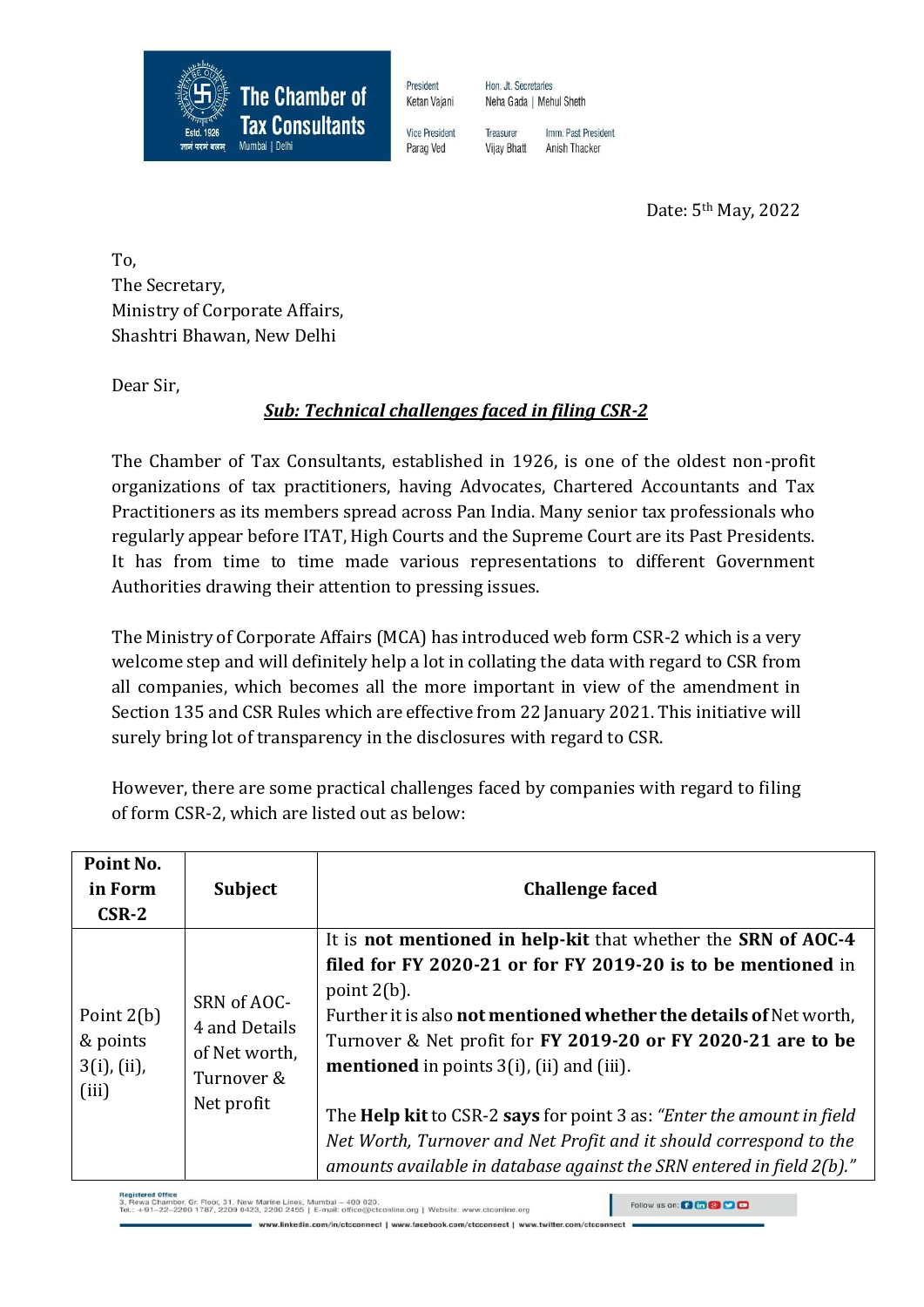

President Ketan Vajani Hon. Jt. Secretaries Neha Gada | Mehul Sheth

Vice President Parag Ved

Imm. Past President Treasurer **Vijay Bhatt** Anish Thacker

|                                                                    |                           | Further it also says that "Criteria that triggered CSR applicability<br>shall be auto populated based on the criteria above" (in point<br>$3(iv)$ ).<br>This indicates that the details of Net worth, Turnover & Net<br>profit as per financials of FY 2019-20 need to be mentioned in<br>points 3(i), (ii) and (iii).<br>This would mean that in point 2(b), the SRN of AOC-4 filed for<br>FY 2019-20 should be mentioned.<br>However, if SRN of AOC-4 filed for FY 2019-20 is mentioned in<br>point 2(b), then the MCA system gives an error that "the amounts<br>of Net worth, Turnover & Net profit do not correspond to the SRN<br>mentioned." Rather if SRN of AOC-4 filed for FY 2020-21 is<br>mentioned, then there are no errors shown by MCA.                                                                  |
|--------------------------------------------------------------------|---------------------------|--------------------------------------------------------------------------------------------------------------------------------------------------------------------------------------------------------------------------------------------------------------------------------------------------------------------------------------------------------------------------------------------------------------------------------------------------------------------------------------------------------------------------------------------------------------------------------------------------------------------------------------------------------------------------------------------------------------------------------------------------------------------------------------------------------------------------|
|                                                                    |                           | Hence, we request you to please clarify whether the SRN of AOC-4<br>of FY 2020-21 only needs to be mentioned in point 2(b), as the<br>language of the help-kit may create ambiguity in the minds of<br>users.                                                                                                                                                                                                                                                                                                                                                                                                                                                                                                                                                                                                            |
| Point<br>$3(iv)$ ,<br>point<br>4(d)(i)<br>and points<br>$5$ to $9$ | Spending on<br><b>CSR</b> | If in case of a Company, net worth is less than Rs. 500 crores,<br>turnover is less than Rs. 1000 crore and the <b>net profit</b> as<br>mentioned under section 135 for FY 2019-20 is less than Rs. 5<br>crores, then such Company is not covered under Sec 135(1) for FY<br>2020-21<br>However, Rule 3(2) of CSR Rules say "Every Co which ceases to be<br>a company covered in Sec $135(1)$ for three consecutive years<br>shall not be required to:<br>(a) constitute CSR Committee<br>(b)  comply with sub-section (2) to (6) of Sec 135"<br><b>On harmonious reading</b> of Sec $135(1)$ and Rule $3(2)$ , it appears<br>FY 2020-21 is not the only financial year to be checked for<br>applicability of Sec 135(1). It appears that only when a Company<br>ceases to be covered under sec 135(1) for 3 consecutive |
|                                                                    |                           | financial years, only then it shall not be required to comply<br>with Sec 135(2) to (6).                                                                                                                                                                                                                                                                                                                                                                                                                                                                                                                                                                                                                                                                                                                                 |

Registered Office<br>3, Rewa Chamber, Gr. Floor, 31, New Marine Lines, Mumbai – 400.020.<br>Tel.: +91–22–2200 1787, 2209 0423, 2200 2455 | E-mail: office@ctconline.org | Website: www.ctconline.org

www.linkedin.com/in/ctcconnect | www.faceb

ook.com/ctcconnect | www.twitter.com/ctcconnect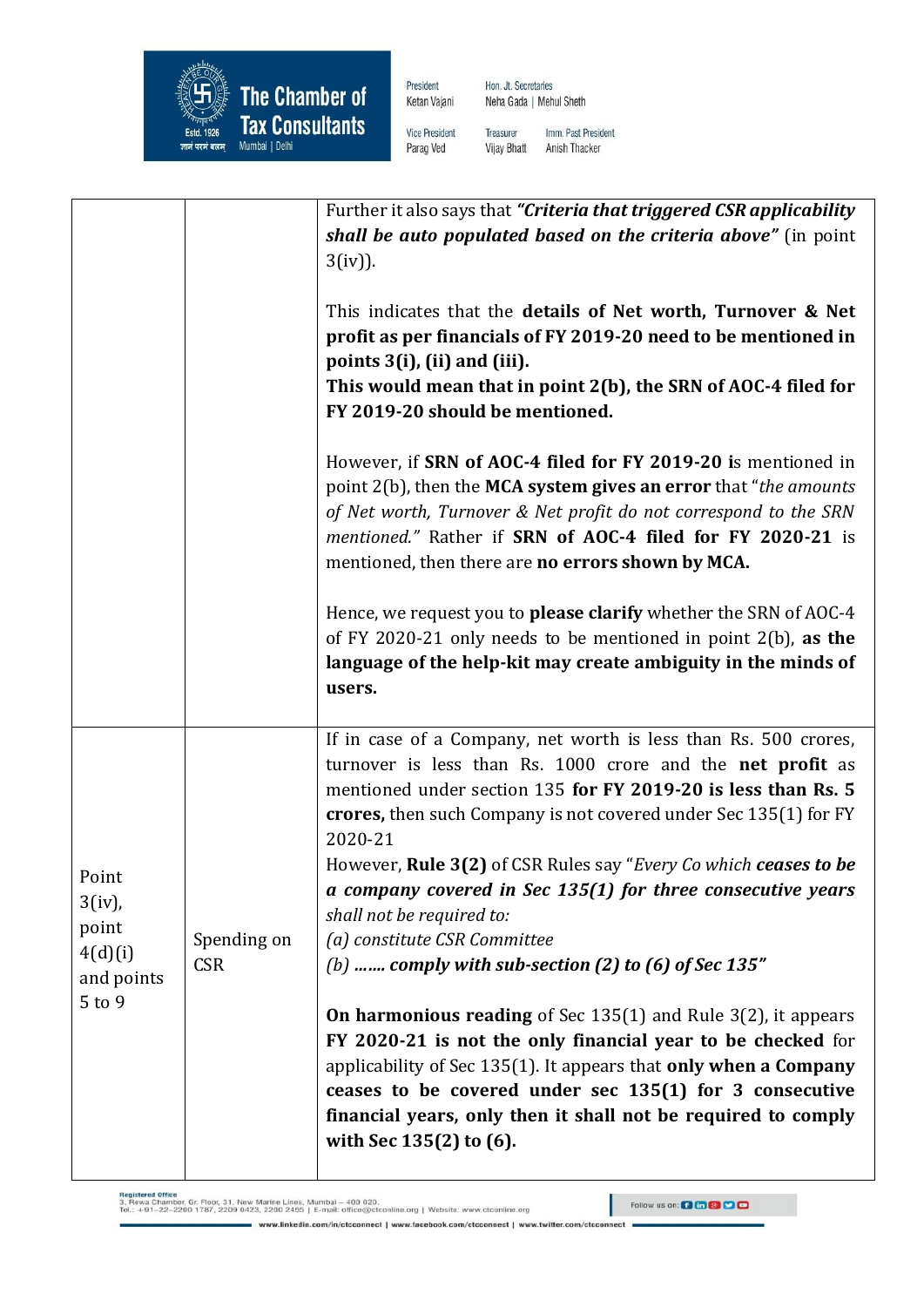

President Ketan Vajani Hon. Jt. Secretaries Neha Gada | Mehul Sheth

Vice President Parag Ved

Imm. Past President Treasurer **Vijay Bhatt** Anish Thacker

|                    |                                                                                          | Hence, in the case given above, although the net profit of the<br>Company as mentioned under sec 135 is less than Rs. 5 crores in<br>FY 2019-20, but it was above Rs. 5 crores in FY 2018-19 or FY<br>2017-18, even then it was required to comply with Sec 135(2)<br>to (6) during FY 2020-21.<br>In case of such companies, while filing Form CSR-2, the point 3(iv)<br>gets auto filled as 'Report for unspent CSR amount' and MCA system<br>is not allowing to fill the points $4(d)(i)$ and 5 to 9.                  |
|--------------------|------------------------------------------------------------------------------------------|---------------------------------------------------------------------------------------------------------------------------------------------------------------------------------------------------------------------------------------------------------------------------------------------------------------------------------------------------------------------------------------------------------------------------------------------------------------------------------------------------------------------------|
|                    |                                                                                          | Hence, we request you to please get the technical changes done<br>so that even such companies can fill the points $4(d)(i)$ and 5 to 9.                                                                                                                                                                                                                                                                                                                                                                                   |
| Point 4            | Details of<br><b>Directors</b><br>who<br>attended<br><b>CSR</b><br>Committee<br>meetings | If in case of any company, if an individual was a director and<br>member of CSR Committee during 2020-21 but as on the date<br>of filing CSR-2, if that person has resigned from the Company,<br>then MCA system is showing error in filling the details of such<br>erstwhile directors in CSR-2<br>Hence, we request you to please get the technical changes done<br>so that details of such directors can be mentioned in CSR-2.                                                                                        |
| Point<br>4(a)(iii) | Number of<br>meetings of<br><b>CSR</b><br>committee<br>held during<br>the year?          | In this point, if any Company has not conducted any CSR Committee<br>during FY 2020-21, then the CSR-2 is not allowing to mention 0<br>(zero).<br>Hence, we request you to please get the technical changes done<br>so that such companies can give correct disclosure.                                                                                                                                                                                                                                                   |
| Point $7(a)$       | Details of<br><b>CSR</b><br>spending                                                     | In the table given in this point, if CSR spending is done through<br>Implementation agencies, then Form CSR-2 mandatorily asks to<br>mention the CSR Registration number of the Implementation<br>agency.<br>However, as per Rule 4(2) of CSR Rules, CSR Registration Number<br>became effective for the projects approved on or after 1 <sup>st</sup> April<br>2021. This form is being filed for FY 2020-21, i.e., for the period<br>when the facility to seek CSR Registration number had not yet<br>become effective. |

Registered Office<br>3, Rewa Chamber, Gr. Floor, 31, New Marine Lines, Mumbai – 400.020.<br>Tel.: +91–22–2200 1787, 2209 0423, 2200 2455 | E-mail: office@ctconline.org | Website: www.ctconline.org

www.linkedin.com/in/ctcconnect | www.facebook.com/ctcconnect | www.twitter.com/ctcconnect